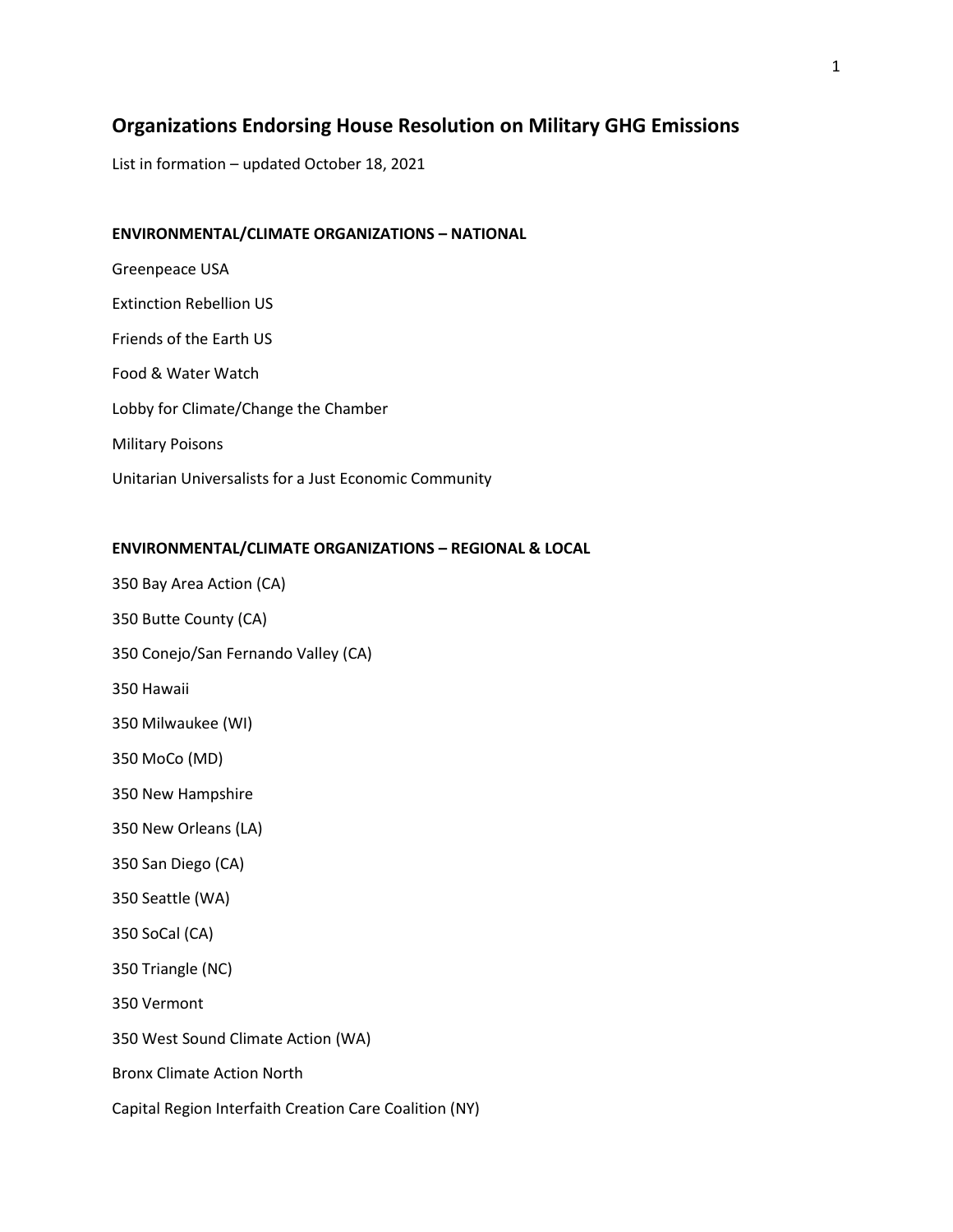The Climate Center (CA) CODEPINK, Dallas chapter (TX) Conejo Climate Coalition (CA) Corvallis Climate Action Alliance (OR) Corvallis Interfaith Climate Justice Committee (OR) Drawdown Toronto (Canada) Extinction Rebellion PDX (OR) Food & Water Watch, California Central Coast Fossil Free California New Mexico Climate Justice North Bronx Racial Justice (NY) Sunrise Movement Pittsburgh (PA) Sunrise Movement South Kitsap (WA) Sunrise Movement Worcester (MA) Texas Drought Project Ventura Climate Coalition (CA) West Berkeley Alliance for Clean Air and Safe Jobs (CA)

## **CIVIC, EDUCATIONAL & POLITICAL ORGANIZATIONS – NATIONAL**

Alliance for Democracy Brave New Films National Lawyers Guild, Military Law Task Force Native Americans Veterans Association Progressive Democrats of America Public Citizen RootsAction Triple Justice: People & Planet Over Profit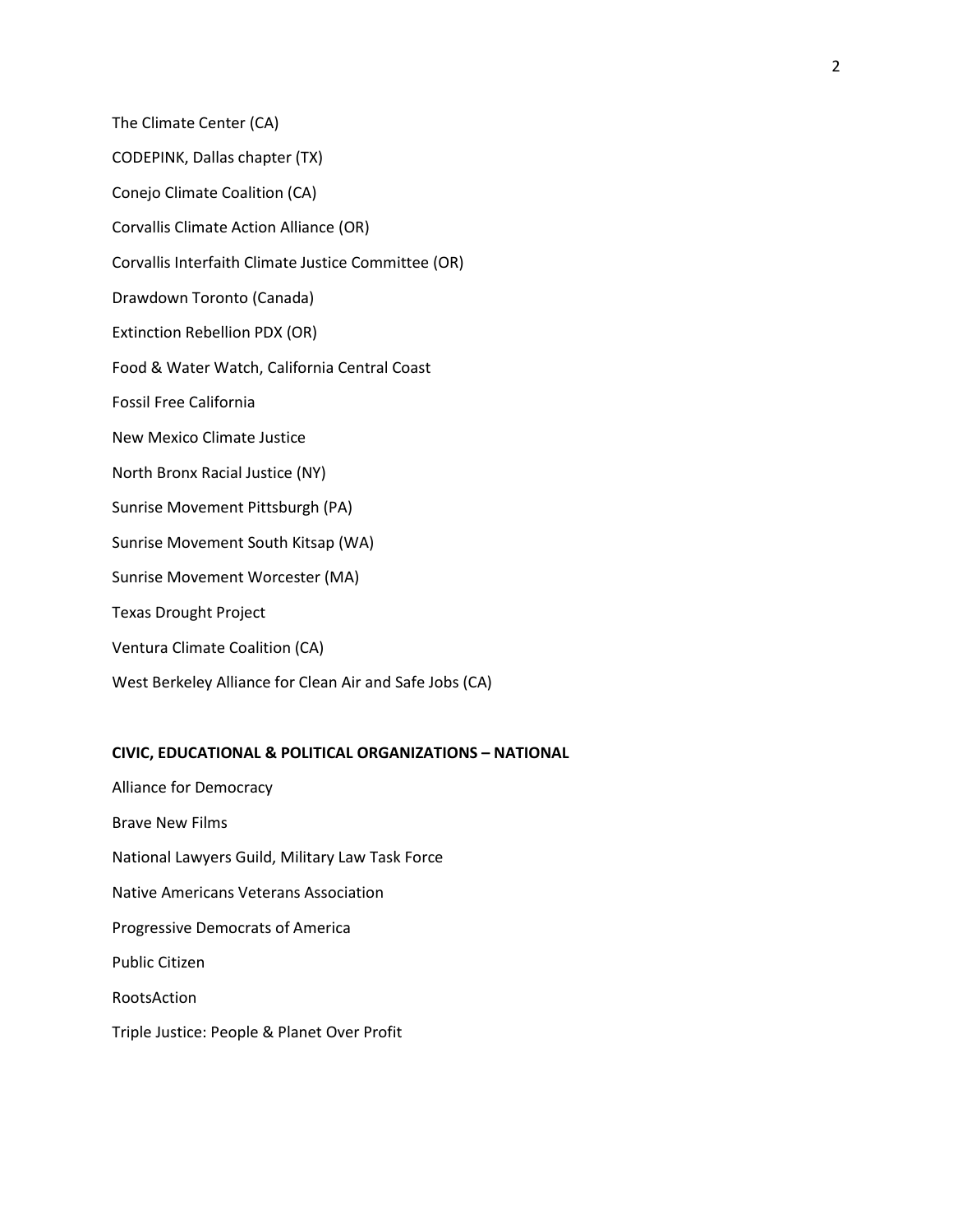#### **PEACE ORGANIZATIONS – NATIONAL**

**CODEPINK** 

Environmentalists against War

Fellowship of Reconciliation

Global Campaign for Peace Education

Global Network against Weapons & Nuclear Power in Space

Global Strategy of Nonviolence

Grannies for Peace

International Institute on Peace Education

Nuclear Age Peace Foundation

Pax Christi USA

Physicians for Social Responsibility

Sisters of Charity, Office of Peace, Justice and Ecological Integrity

Veterans For Peace

Women Against War

Win Without War

World Beyond War

Women's International League for Peace & Freedom (WILPF)

#### **PEACE ORGANIZATIONS – REGIONAL & LOCAL**

American Muslim Voice Foundation (CA) Baltimore Nonviolence Center (MD) Beyond War and Militarism (Syracuse, NY) Corvallis Divest from War (OR) Dallas Peace & Justice Center (TX) Mt. Diablo Peace & Justice Center (CA) Friends of Merrymeeting Bay (ME) Hawaii Peace & Justice Interfaith Peace Working Group (WI)